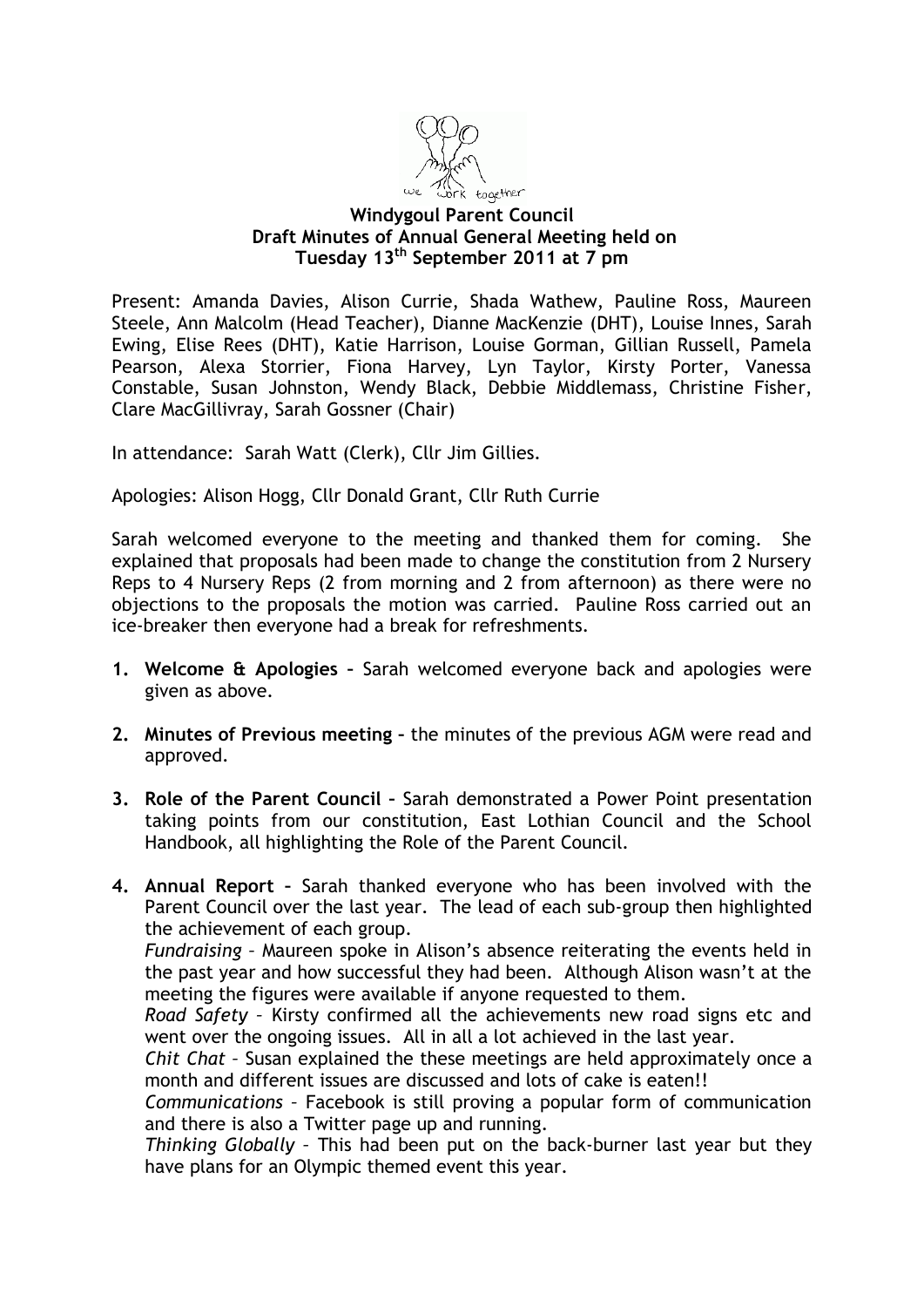*Playground –* again this had been put on the back-burner due to other more pressing matters.

Sarah confirmed that the Parent Council had achieved an great amount and everyone involved should be very proud of this.

- **5. Finance Report –** We started the year with a balance of £7,067**,** we had an income of £9,021 and an expenditure of £12,003 leaving a balance of £4,084 to carry forward. We had also started using the Fundraising request forms.
- **6. Appointment of Auditor –** Neil Craigmile was proposed as Auditor and this was 2nd by Pauline Ross. No other proposals, Neil will be our auditor.

| <b>Class</b>      | $\overline{1}^{st}$ Rep | $2nd$ Rep             |
|-------------------|-------------------------|-----------------------|
| <b>Nursery AM</b> | Laura Legge             |                       |
| <b>Nursery PM</b> |                         |                       |
| Primary 1         | Kerry                   | <b>Fiona H</b>        |
| <b>Primary 2</b>  | <b>Susan Johnston</b>   | Wendy                 |
| <b>Primary 3</b>  | <b>Susan Craigmile</b>  |                       |
| Primary 4         | <b>Sarah Gossner</b>    |                       |
| <b>Primary 5</b>  | <b>Pauline Ross</b>     | <b>Maureen Steele</b> |
| Primary 6         | <b>Christine Fisher</b> |                       |
| <b>Primary 7</b>  | Clare                   |                       |
| <b>Teachers</b>   | <b>Sarah Ewing</b>      | <b>Louise Innes</b>   |

## **7. Election of representatives**

**8. Head Teacher Report –** Ann thanked everyone for their contribution over the last year and introduced Dianne and Elise the new Deputy Head's and introduced Sarah and Louise who are acting as staff representatives on the Parent Council this year. She thanked Averil and Jane for their input and support over the last year. She talked about the difficulty in Edubuzz being down over the last few weeks but was assured it was back up today and that communications could again be posted on the School website. She had also had a plea from Ruth Johnston for anyone willing to help the Eco Group on Saturday 1<sup>st</sup> October to help clear the courtyard. There was also a plea for the Health & Wellbeing Group. She then displayed a Power Point presentation that she had given to the staff on the May In-service days but had condensed it for the Parent Council. Basically it went over all the achievements of the School for Session 2010/11, saying they had increased the School's profile and their Vision was **W**ork, **S**hine, **P**lay. She outlined the Values and aims and what had been achieved in communications, peer visits, plans for CfE, attainment, partnership and leadership. In this coming year they are concentrating on rolling out Number Counts right through P1 - P7, on Assessment and Moderation, and the Standard & Quality Report will be issued later in September. She then thanked the Parent Forum and especially the Parent Council for their continued support over the last year. Councillor Gillies commented on the impressive presentations made by during the meeting.

Sarah thanked everyone for coming and thanked Alison Hogg and Keith Waldie for their efforts in previous years. She welcomed the new members and reminded